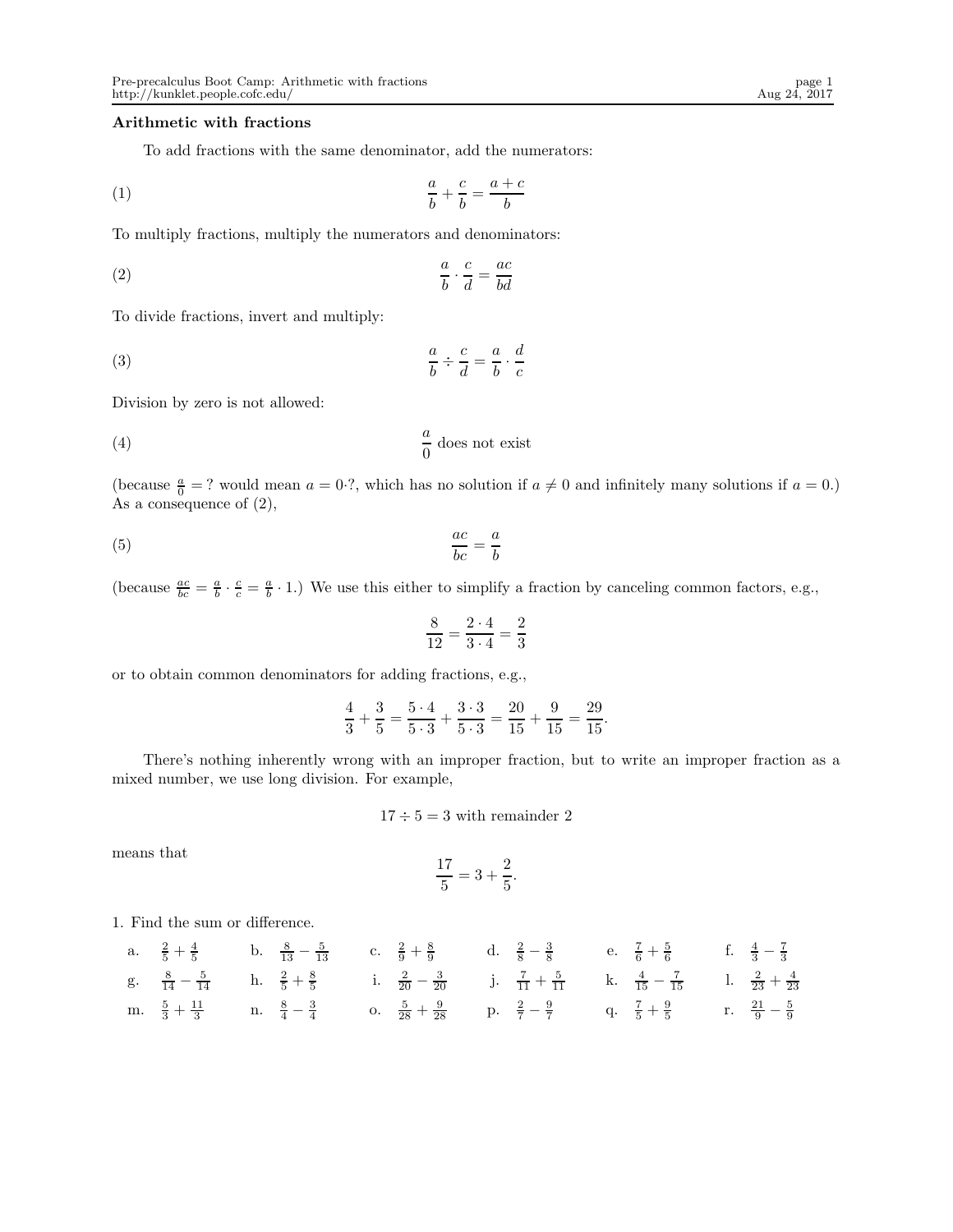2. Find the sum or difference.

|  |  |  |  | a. $\frac{2}{3} + \frac{4}{5}$ b. $\frac{3}{4} - \frac{1}{5}$ c. $\frac{13}{3} + \frac{1}{8}$ d. $\frac{2}{11} + \frac{6}{7}$ e. $\frac{4}{21} - \frac{3}{11}$ f. $\frac{4}{5} + \frac{5}{4}$    |  |
|--|--|--|--|--------------------------------------------------------------------------------------------------------------------------------------------------------------------------------------------------|--|
|  |  |  |  | g. $\frac{5}{14} - \frac{1}{15}$ h. $\frac{6}{52} + \frac{4}{3}$ i. $\frac{5}{12} - \frac{3}{5}$ j. $\frac{2}{3} + \frac{4}{7}$ k. $\frac{7}{10} - \frac{4}{9}$ 1. $\frac{1}{30} - \frac{11}{7}$ |  |
|  |  |  |  | m. $\frac{8}{3} + \frac{2}{13}$ n. $\frac{4}{9} - \frac{5}{7}$ o. $\frac{2}{3} + \frac{8}{5}$ p. $\frac{14}{5} - \frac{8}{9}$ q. $\frac{10}{3} + \frac{3}{10}$ r. $\frac{12}{11} - \frac{2}{3}$  |  |
|  |  |  |  | s. $\frac{8}{15} + \frac{1}{6}$ t. $\frac{1}{2} - \frac{5}{11}$ u. $\frac{2}{11} + \frac{3}{5}$ v. $\frac{8}{15} + \frac{3}{2}$ w. $\frac{4}{15} - \frac{3}{4}$ x. $\frac{12}{5} - \frac{5}{11}$ |  |

3. Find the sum or difference. Hint: always use the least common demonimator.

|  |  |  | a. $\frac{3}{4} - \frac{3}{10}$ b. $\frac{2}{9} + \frac{4}{21}$ c. $\frac{1}{22} + \frac{3}{8}$ d. $\frac{3}{10} - \frac{2}{15}$ e. $\frac{7}{8} + \frac{17}{12}$ f. $\frac{5}{18} - \frac{5}{24}$            |  |  |
|--|--|--|---------------------------------------------------------------------------------------------------------------------------------------------------------------------------------------------------------------|--|--|
|  |  |  | g. $\frac{4}{21} - \frac{11}{14}$ h. $\frac{3}{12} + \frac{11}{28}$ i. $\frac{13}{12} - \frac{5}{9}$ j. $\frac{2}{14} + \frac{3}{8}$ k. $\frac{3}{13} + \frac{1}{52}$ l. $\frac{5}{9} - \frac{4}{21}$         |  |  |
|  |  |  | m. $\frac{6}{10} - \frac{7}{15}$ n. $\frac{2}{5} + \frac{4}{25}$ o. $\frac{8}{3} + \frac{7}{9}$ p. $\frac{5}{8} - \frac{5}{24}$ q. $\frac{7}{11} + \frac{6}{55}$ r. $\frac{5}{9} + \frac{2}{15}$              |  |  |
|  |  |  | s. $\frac{25}{21} - \frac{17}{15}$ t. $\frac{25}{24} + \frac{17}{20}$ u. $\frac{18}{15} - \frac{40}{35}$ v. $\frac{13}{6} + \frac{15}{8}$ w. $\frac{25}{12} - \frac{9}{8}$ x. $\frac{31}{10} + \frac{21}{16}$ |  |  |

4. Find the sum or difference. Hint:  $n = \frac{n}{1}$ 

a.  $\frac{2}{3} - 4$  b.  $\frac{4}{9} + 2$  c.  $\frac{13}{4} - 2$  d.  $\frac{11}{14} + 3$  e.  $\frac{7}{4} - 5$  f.  $\frac{8}{13} + 2$ g.  $10 - \frac{5}{7}$  h.  $5 + \frac{4}{5}$  i.  $4 - \frac{1}{3}$  j.  $3 + \frac{2}{13}$  k.  $2 - \frac{5}{4}$  1.  $-3 + \frac{4}{9}$ 

5. Find the product. Hint: cancel common factors before multiplying.

|  |  | a. $\frac{2}{3} \times \frac{0}{4}$ b. $\frac{5}{7} \times \frac{4}{3}$ c. $\frac{5}{0} \times \frac{11}{6}$ d. $\frac{2}{15} \times \frac{3}{5}$ e. $\frac{1}{3} \times \frac{25}{7}$ f. $\frac{-8}{5} \times \frac{2}{11}$        |  |  |  |
|--|--|-------------------------------------------------------------------------------------------------------------------------------------------------------------------------------------------------------------------------------------|--|--|--|
|  |  | g. $\frac{8}{15} \times \frac{3}{10}$ h. $\frac{3}{-2} \times \frac{5}{6}$ i. $\frac{-3}{2} \times \frac{-7}{5}$ j. $\frac{-9}{-4} \times \frac{6}{6}$ k. $\frac{5}{4} \times \frac{6}{7}$ l. $\frac{14}{5} \times \frac{45}{21}$   |  |  |  |
|  |  | m. $\frac{99}{25} \times \frac{5}{3}$ n. $\frac{8}{0} \times \frac{21}{24}$ o. $\frac{26}{15} \times \frac{35}{12}$ p. $\frac{5}{4} \times \frac{0}{3}$ q. $\frac{5}{13} \times \frac{3}{10}$ r. $\frac{8}{17} \times \frac{3}{16}$ |  |  |  |
|  |  | s. $\frac{9}{2} \times \frac{7}{2}$ t. $\frac{4}{5} \times \frac{7}{5}$ u. $\frac{1}{3} \times \frac{4}{3}$ v. $\frac{2}{9} \times \frac{-7}{9}$ w. $\frac{4}{11} \times \frac{3}{11}$ x. $\frac{4}{-12} \times \frac{3}{12}$       |  |  |  |

6. Find the quotient. Remember that division by zero is not allowed.

|                                                                          | a. $\frac{2}{5} \div \frac{11}{2}$ b. $\frac{8}{5} \div \frac{12}{35}$ c. $\frac{1}{2} \div \frac{-5}{7}$ d. $\frac{3}{14} \div \frac{12}{7}$ e. $\frac{1}{8} \div \frac{1}{9}$ f. $\frac{0}{3} \div \frac{1}{2}$ |                                                                                                                                                |  |  |  |
|--------------------------------------------------------------------------|-------------------------------------------------------------------------------------------------------------------------------------------------------------------------------------------------------------------|------------------------------------------------------------------------------------------------------------------------------------------------|--|--|--|
| g. $\frac{8}{11} \div \frac{6}{5}$ h. $\frac{3}{-14} \div \frac{2}{-21}$ |                                                                                                                                                                                                                   | i. $\frac{3}{0} \div \frac{5}{1}$ j. $\frac{3}{7} \div \frac{9}{2}$ k. $\frac{4}{0} \div \frac{4}{9}$ l. $\frac{14}{5} \div \frac{7}{13}$      |  |  |  |
| m. $\frac{22}{3} \div \frac{11}{15}$ n. $\frac{8}{3} \div \frac{21}{0}$  |                                                                                                                                                                                                                   | o. $\frac{27}{14} \div \frac{12}{49}$ p. $\frac{5}{18} \div \frac{0}{3}$ q. $\frac{3}{5} \div \frac{5}{-9}$ r. $\frac{8}{11} \div \frac{3}{7}$ |  |  |  |
| s. $2 \div \frac{1}{3}$ t. $4 \div \frac{3}{4}$                          |                                                                                                                                                                                                                   | u. $3 \div \frac{2}{7}$ v. $12 \div \frac{7}{3}$ w. $7 \div \frac{1}{3}$ x. $8 \div \frac{-1}{3}$                                              |  |  |  |
| y. $\frac{1}{3} \div 4$ z. $\frac{2}{5} \div 2$                          |                                                                                                                                                                                                                   | 27. $\frac{5}{3} \div 3$ 28. $\frac{2}{7} \div 8$ 29. $\frac{-2}{7} \div 3$ 30. $\frac{5}{3} \div 8$                                           |  |  |  |

Answers

1a.  $\frac{6}{5}$  1b.  $\frac{3}{13}$  1c.  $\frac{10}{9}$  1d.  $-\frac{1}{8}$  1e. 2 1f. -1 1g.  $\frac{3}{14}$  1h. 2 1i.  $-\frac{1}{20}$  1j.  $\frac{12}{11}$  1k.  $-\frac{3}{15}$  1l.  $\frac{6}{25}$  1m.  $\frac{16}{3}$  1n.  $\frac{5}{4}$  1o.  $\frac{1}{2}$ <br>
1p. -1 1q.  $\frac{16}{5}$  1r 6n. *DNE* 6o.  $\frac{63}{8}$  6p. *DNE* 6q.  $-\frac{27}{25}$  6r.  $\frac{56}{33}$  6s. 6 6t.  $\frac{16}{3}$  6u.  $\frac{21}{2}$  6v.  $\frac{36}{7}$  6w. 21 6x.  $-24$  6y.  $\frac{1}{12}$  6z.  $\frac{1}{5}$  627.  $\frac{5}{9}$ <br>628  $\frac{2}{5}$  620  $\frac{2}{5}$  630  $\frac{5}{5}$ 628.  $\frac{2}{56}$  629.  $-\frac{2}{21}$  630.  $\frac{5}{24}$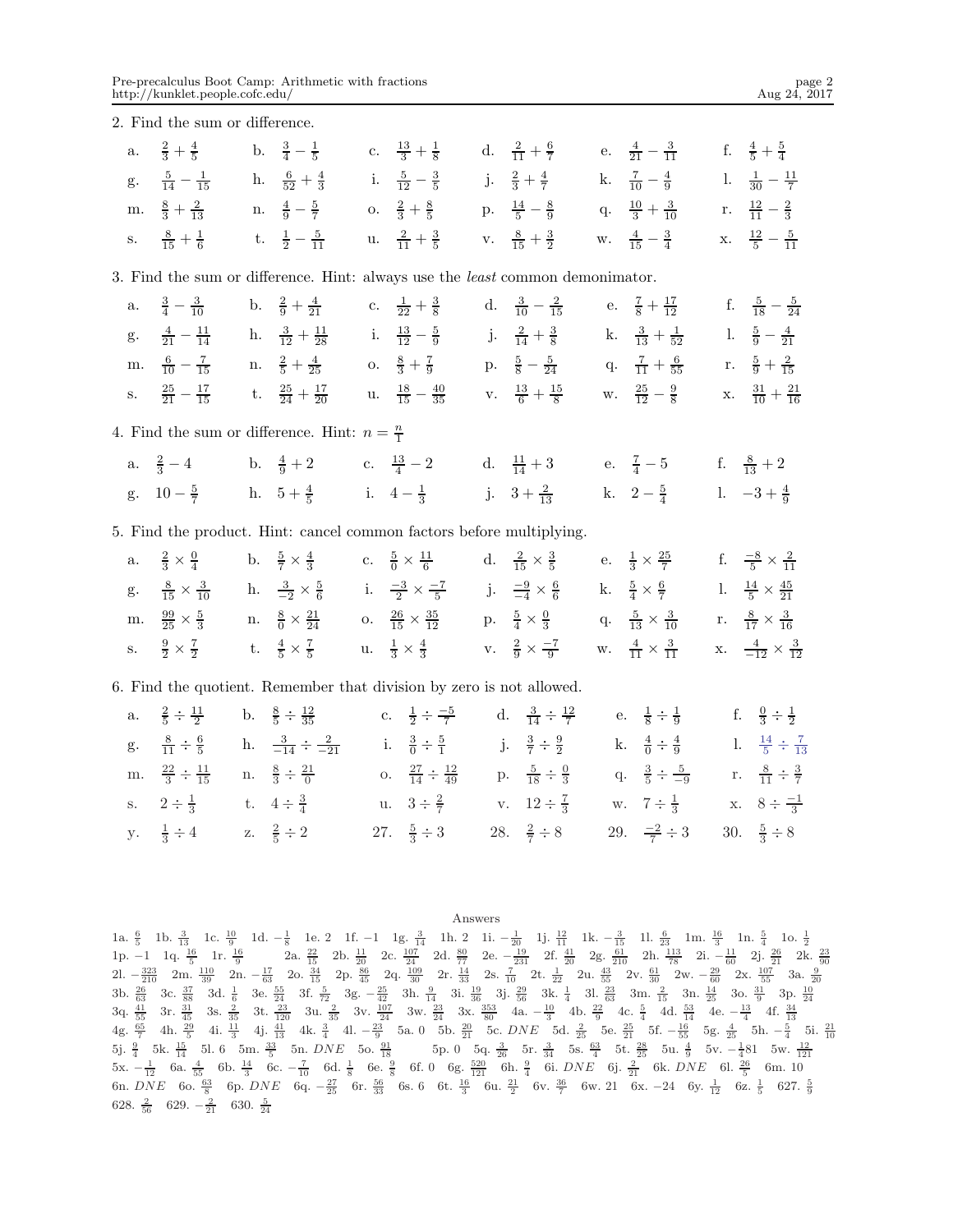## Rationalizing the denominator

It's sometimes handy to rewrite a fraction so that no radicals appear in the denominator. To do this, we multiply the fraction by 1 in an appropriate form, thus changing the appearance of the fraction but not its actual value.

Case 1: Rationalizing  $\frac{a}{b\sqrt{c}}$ .

In this case we can rationalize the denominator by multiplying by  $1 = \frac{\sqrt{c}}{\sqrt{c}}$ . For example,

$$
\frac{14}{3\sqrt{7}} = \frac{14}{3\sqrt{7}} \cdot \frac{\sqrt{7}}{\sqrt{7}} = \frac{14\sqrt{7}}{3(\sqrt{7})^2} = \frac{14\sqrt{7}}{3 \cdot 7} = \frac{14\sqrt{7}}{21} = \frac{2\sqrt{7}}{3}.
$$

Case 2: Rationalizing  $\frac{a}{\cdot}$  $b \pm c\sqrt{d}$ 

When the last operation in the denominator is addition or subtraction, we rationalize the denominator by multiplying by  $1 = \frac{b \mp c\sqrt{d}}{b \mp c\sqrt{d}}$  $\frac{b \mp c \sqrt{d}}{b \mp c \sqrt{d}}$  and using

$$
(x - y)(x + y) = x^2 - y^2.
$$

 $(b \mp c\sqrt{d})$  is called the **conjugate** of  $b \pm c\sqrt{d}$ .) For instance,

.

$$
\frac{3}{5-2\sqrt{7}} = \frac{3}{5-2\sqrt{7}} \cdot \frac{5+2\sqrt{7}}{5+2\sqrt{7}} = \frac{3(5+2\sqrt{7})}{5^2 - (2\sqrt{7})^2} = \frac{3(5+2\sqrt{7})}{25-4\cdot7} = \frac{3(5+2\sqrt{7})}{-3} = -(5+2\sqrt{7})
$$

Tip: look for common factors in the numerator and denominator and for perfect squares under the radical, e.g.,  $\sqrt{12} = \sqrt{4}\sqrt{3} = 2\sqrt{3}$ .

7. Rationalize the denominator.

a. 
$$
\frac{2}{\sqrt{5}}
$$
 b.  $\frac{4}{\sqrt{7}}$  c.  $\frac{7}{\sqrt{5}}$  d.  $\frac{9}{\sqrt{11}}$  e.  $\frac{11}{2\sqrt{6}}$  f.  $\frac{7}{3\sqrt{10}}$  g.  $\frac{4}{5\sqrt{3}}$  h.  $\frac{6}{7\sqrt{5}}$   
\ni.  $\frac{2}{\sqrt{6}}$  j.  $\frac{4}{\sqrt{12}}$  k.  $\frac{3}{\sqrt{15}}$  l.  $\frac{9}{\sqrt{21}}$  m.  $\frac{3}{2\sqrt{6}}$  n.  $\frac{15}{2\sqrt{6}}$  o.  $\frac{9}{5\sqrt{3}}$  p.  $\frac{6}{5\sqrt{14}}$   
\nq.  $\frac{2}{\sqrt{12}}$  r.  $\frac{4}{\sqrt{20}}$  s.  $\frac{3}{\sqrt{8}}$  t.  $\frac{9}{\sqrt{16}}$  u.  $\frac{9}{2\sqrt{18}}$  v.  $\frac{35}{2\sqrt{75}}$  w.  $\frac{18}{3\sqrt{40}}$  x.  $\frac{4}{3\sqrt{24}}$ 

8. Rationalize the denominator.

|  |  |  |  |  | a. $\frac{3}{1+\sqrt{5}}$ b. $\frac{4}{2-\sqrt{7}}$ c. $\frac{3}{2+\sqrt{3}}$ d. $\frac{2}{4-\sqrt{11}}$ e. $\frac{3}{2-\sqrt{6}}$ f. $\frac{7}{3+\sqrt{10}}$ g. $\frac{4}{4-\sqrt{3}}$ h. $\frac{2}{6+\sqrt{21}}$            |  |  |
|--|--|--|--|--|-------------------------------------------------------------------------------------------------------------------------------------------------------------------------------------------------------------------------------|--|--|
|  |  |  |  |  | i. $\frac{3}{1+\sqrt{9}}$ j. $\frac{4}{2-\sqrt{12}}$ k. $\frac{3}{6+\sqrt{6}}$ l. $\frac{15}{4-\sqrt{11}}$ m. $\frac{24}{5-\sqrt{7}}$ n. $\frac{39}{6+\sqrt{10}}$ o. $\frac{33}{5-\sqrt{3}}$ p. $\frac{64}{5-\sqrt{13}}$      |  |  |
|  |  |  |  |  | q. $\frac{3}{5+\sqrt{25}}$ r. $\frac{16}{2-\sqrt{8}}$ s. $\frac{9}{15+\sqrt{9}}$ t. $\frac{14}{4-\sqrt{48}}$ u. $\frac{8}{6-\sqrt{90}}$ v. $\frac{10}{15+\sqrt{125}}$ w. $\frac{16}{9-\sqrt{45}}$ x. $\frac{14}{3-\sqrt{72}}$ |  |  |

\n**7a.** 
$$
\frac{2\sqrt{5}}{5}
$$
 7b.  $\frac{4\sqrt{7}}{7}$  7c.  $\frac{7\sqrt{5}}{3}$  7d.  $\frac{9\sqrt{11}}{11}$  7e.  $\frac{11\sqrt{6}}{12}$  7f.  $\frac{7\sqrt{10}}{3}$  7g.  $\frac{4\sqrt{3}}{3}$  7h.  $\frac{6\sqrt{5}}{3}$  7i.  $\frac{\sqrt{6}}{3}$  7j.  $\frac{2\sqrt{3}}{3}$  7k.  $\frac{\sqrt{15}}{5}$  7l.  $\frac{3\sqrt{21}}{4}$  7m.  $\frac{\sqrt{6}}{4}$  7n.  $\frac{5\sqrt{6}}{5}$  7o.  $\frac{3\sqrt{3}}{5}$  7p.  $\frac{3\sqrt{14}}{35}$  7q.  $\frac{\sqrt{3}}{3}$  7r.  $\frac{2\sqrt{5}}{3}$  7s.  $\frac{3\sqrt{2}}{2}$  7t.  $\frac{9}{4}$  7u.  $\frac{3\sqrt{2}}{4}$  7v.  $\frac{7\sqrt{3}}{10}$  7w.  $\frac{3\sqrt{10}}{10}$  7x.  $\frac{1\sqrt{6}}{4}$  8a.  $-\frac{3(1-\sqrt{5})}{4}$  8b.  $-\frac{4(2+\sqrt{7})}{3}$  8c.  $3(2-\sqrt{3})$  8d.  $\frac{2(4+\sqrt{11})}{2}$  8e.  $-\frac{3(2+\sqrt{6})}{2}$  8f.  $-7(3-\sqrt{10})$  8g.  $\frac{4(4+\sqrt{3})}{13}$  8h.  $\frac{2(6-\sqrt{21})}{15}$  8i.  $\frac{3}{4}$  8j.  $-1-\sqrt{3}$  8k.  $-\frac{6\sqrt{6}}{10}$  8l.  $3(4+\sqrt{11})$  8m.  $\frac{4(5+\sqrt{7})}{3}$  8n.  $\frac{3($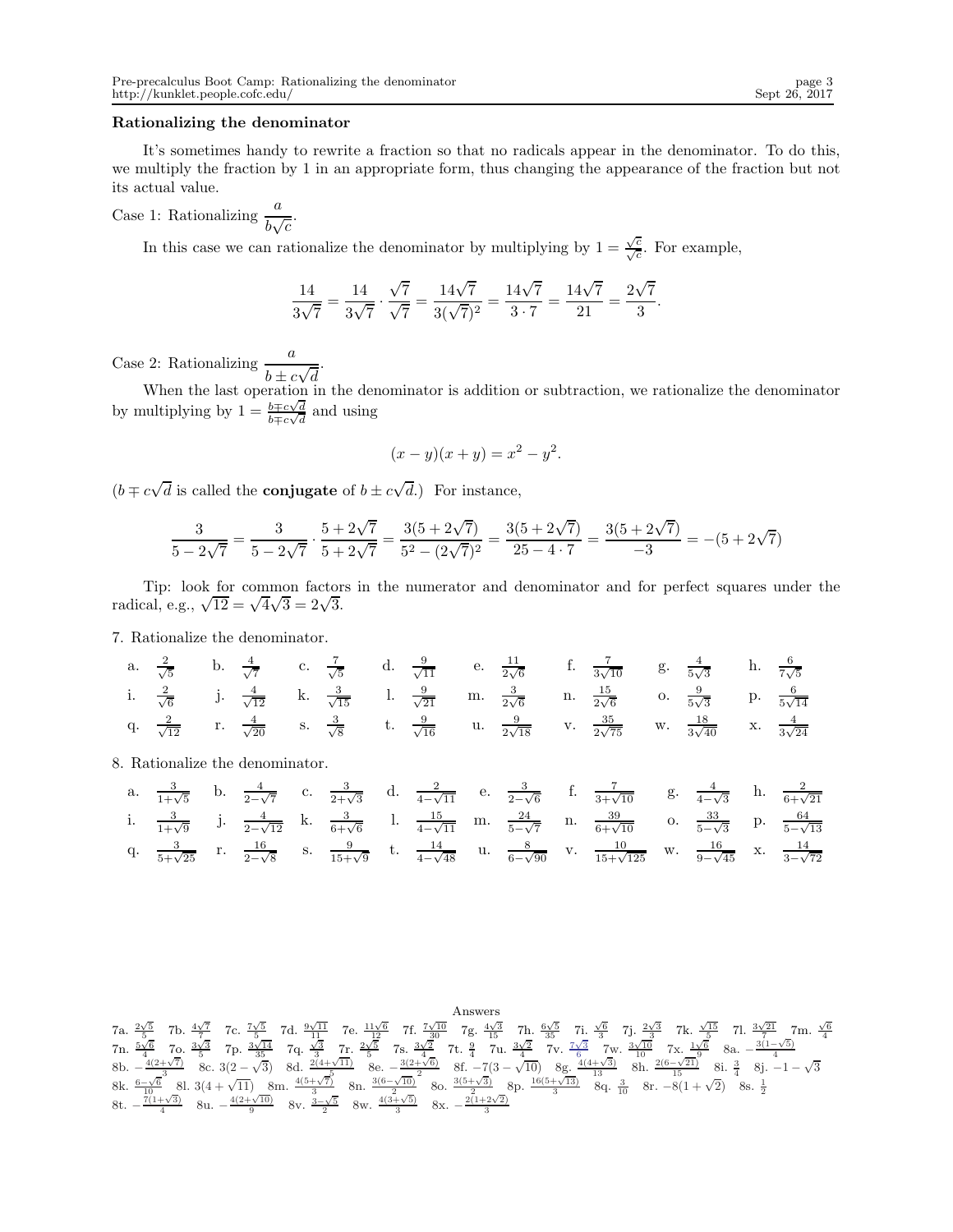#### Laws of exponents

We use exponents to denote repeated multiplication, e.g.,

$$
a^3 = a \cdot a \cdot a.
$$

It's easiest to remember the laws

(1)  

$$
a^m a^n = a^{m+n} \qquad (a^m)^n = a^{mn} \qquad (ab)^n = a^n b^n
$$

$$
\left(\frac{a}{b}\right)^n = \frac{a^n}{b^n} \qquad \frac{a^m}{a^n} = a^{m-n} = \frac{1}{a^{n-m}}.
$$

by thinking of simple examples. For instance,

$$
a^3a^2 = (a \cdot a \cdot a) \cdot (a \cdot a) = a^5,
$$

and

$$
(a3)2 = (a \cdot a \cdot a)2 = (a \cdot a \cdot a) \cdot (a \cdot a \cdot a) = a6,
$$

and

$$
(ab)3 = (ab)(ab)(ab) = a \cdot a \cdot a \cdot b \cdot b \cdot b = a3b3,
$$

are examples of the first three laws in (1).

The laws (1) are also true for exponents that are zero, negative or rational numbers after we define

(2) 
$$
a^0 = 1
$$
  $a^{-n} = \frac{1}{a^n}$   $a^{m/n} = \sqrt[n]{(a^m)} = (\sqrt[n]{a})^m$ ,

with some restrictions. For instance, we can't raise 0 to a negative exponent, since  $\frac{1}{0}$  is undefined, and the last two equations are true only if the corresponding roots are defined. (Remember that we can't take an even root of a negative number.)

The most common mistake students make with the laws of exponents is to confuse  $(ab)^n$  with  $(a + b)^n$ . In general,  $(a + b)^n$  is **not** equal  $a^n + b^n$ .

# Radicals

 $\sqrt[n]{a}$  refers to a solution to the equation  $x^n = a$ , if one exists.

If n is odd, then every real number has exactly one nth root. For instance  $\sqrt[3]{-8} = -2$ , since  $-2$  is the unique solution to the equation  $x^3 = -8$ .

If  $n$  is even, then negative numbers don't posses real nth roots, and every positive number has two real nth roots, one positive and one negative. In that case, the symbol  $\sqrt[n]{a}$  stands for the **positive** nth root of a. The radical symbol  $\sqrt{\ }$  with no index is always assumed to mean the square root  $\sqrt[2]{\ }$ .

### *Example 1:*

Both 3 and  $-3$  are solutions to  $x^2 = 9$ ; both 3 and  $-3$  are square roots of 9, but  $\sqrt{9}$  stands for the positive square root, or 3.

end Example 1

# *Example 2:*

The equation  $x^2 = -9$  has no real solutions, so  $\sqrt{-9}$  does not exist.

end Example 2

One of the reasons that we can think of  $\sqrt[n]{a}$  as a power of a is the fact that

$$
\sqrt[n]{ab} = \sqrt[n]{a} \sqrt[n]{b}
$$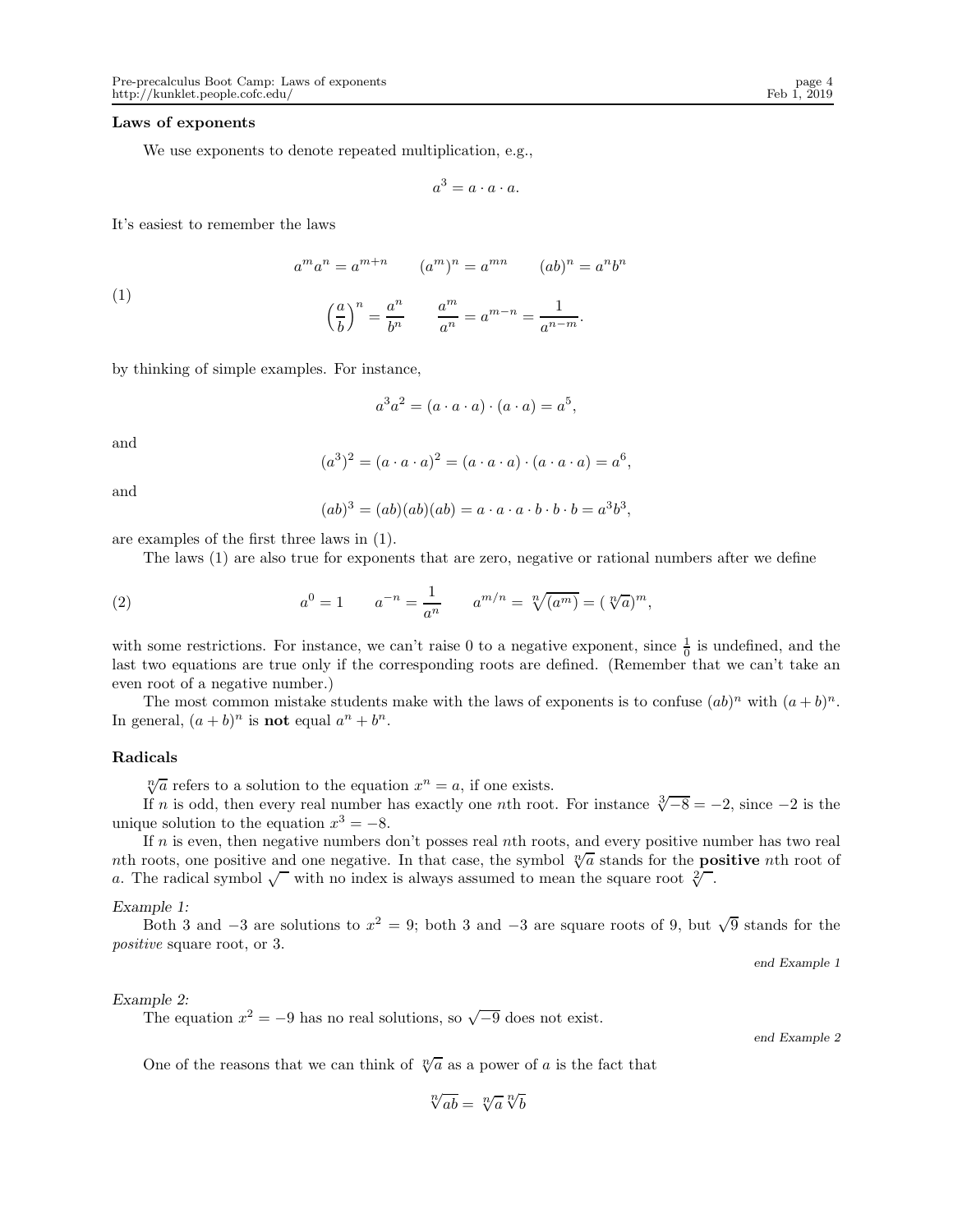provided all three roots exist. That is,

$$
(ab)^{1/n} = a^{1/n}b^{1/n},
$$

as in (1). This is useful when we have to simplify expressions of the form  $\sqrt[n]{a}$  where n is a positive integer and  $a$  is an integer. We look for the perfect nth powers that are factors of  $a$ , which we could always find by factoring a down to prime numbers.

Example 3: 
$$
\sqrt[3]{-48} = \sqrt[3]{-8 \cdot 6} = \sqrt[3]{-8} \cdot \sqrt[3]{6} = -2\sqrt[3]{6}.
$$

end Example 3

*Example 4:* <sup>√</sup>  $\overline{72} = \sqrt{36 \cdot 2} = \sqrt{36} \cdot \sqrt{2} = 6\sqrt{2}.$ 

If we hadn't noticed that 36 is the largest square factor of 72, we still could have simplified this radical completely by finding that the prime factorization of  $72$  is  $2^33^2$ . Then

$$
\sqrt{72} = (3^2 2^3)^{1/2} = 3^{2/2} 2^{3/2} = 3 \cdot 2^{1 + \frac{1}{2}} = 3 \cdot 2^1 \cdot 2^{1/2} = 6\sqrt{2}.
$$

end Example 4

Example 5:<br>  $\sqrt[4]{144} = \sqrt[4]{12^2} = \sqrt[4]{2^4 3^2} = 2\sqrt[4]{3^2}$ . Since  $\sqrt[4]{3^2} = 3^{2/4} = 3^{1/2}$ , the answer can be simplified further to  $2\sqrt[2]{3}$ . end Example 5

There's one important hitch in using the laws of exponents with fractional exponents. If  $a \geq 0$ , then both  $(a^{1/n})^n$  and  $(a^n)^{1/n}$  correctly simplify to a. However, if  $a < 0$  and n is an even integer,  $(a^{1/n})^n$  doesn't

exist, and, because  $\sqrt[n]{\ }$  refers to the *positive* nth root,  $(a^n)^{1/n} = -a$ , as in this example: *Example 6:*  $(1)^{1/2} = \sqrt{(-3)^2} = \sqrt{9} = 3$ . In particular, the result is not -3*.* 

end Example 6

The rule to remember in general is

If *n* is an even integer, then  $(a^n)^{1/n} = |a|$ .

9. Simplify the radical or state that it does not exist.

| a.         | $\sqrt{27}$         |    | b. $-\sqrt{125}$                                          | c. $\sqrt{108}$ |                                                                  |                  | d. $\sqrt{-800}$ e. $\sqrt{540}$ |    | f.                             | $\sqrt{32}$ |    | g. $\sqrt{128}$     |             | h. $\sqrt{405}$                           |
|------------|---------------------|----|-----------------------------------------------------------|-----------------|------------------------------------------------------------------|------------------|----------------------------------|----|--------------------------------|-------------|----|---------------------|-------------|-------------------------------------------|
| i.         | $\sqrt{96}$         | j. | $\sqrt{2700}$                                             |                 | k. $\sqrt{80}$                                                   | 1. $\sqrt{1125}$ |                                  |    | m. $\sqrt{98}$ n. $\sqrt{363}$ |             |    | o. $\sqrt{243}$ p.  |             | $\sqrt{9000}$                             |
|            |                     |    | 10. Simplify the radical or state that it does not exist. |                 |                                                                  |                  |                                  |    |                                |             |    |                     |             |                                           |
| a.         | $\sqrt[3]{135}$     |    | b. $\sqrt[4]{176}$ c. $\sqrt[5]{-160}$ d. $\sqrt[2]{180}$ |                 |                                                                  |                  |                                  |    | e. $\sqrt[6]{-64}$             |             |    | f. $\sqrt[3]{-324}$ | $g_{\cdot}$ | $\sqrt[4]{128}$                           |
| h.         | $\sqrt[5]{1458}$ i. |    | $\sqrt[3]{20,000}$                                        |                 | j. $\sqrt[4]{405}$ k. $\sqrt[5]{-96}$                            |                  |                                  |    | 1. $\sqrt[2]{1125}$            |             |    | m. $\sqrt[4]{-48}$  |             | n. $\sqrt[3]{-378}$                       |
| $\Omega$ . | $\sqrt{720}$        | D. | $\sqrt[6]{1280}$                                          |                 | q. $\sqrt[5]{128}$ r. $\sqrt[4]{-10,000}$ s. $\sqrt[3]{-80,000}$ |                  |                                  |    |                                |             | t. | $\sqrt[3]{320}$     | u.          | $\sqrt[3]{500}$                           |
|            |                     |    | v. $\sqrt[3]{-216}$ w. $\sqrt[5]{1024}$                   |                 | x. $\sqrt{384}$ y. $\sqrt[3]{-54}$                               |                  |                                  | Z. | $\sqrt[3]{648}$                |             |    |                     |             | 27. $\sqrt[6]{-128}$ 28. $\sqrt[3]{-128}$ |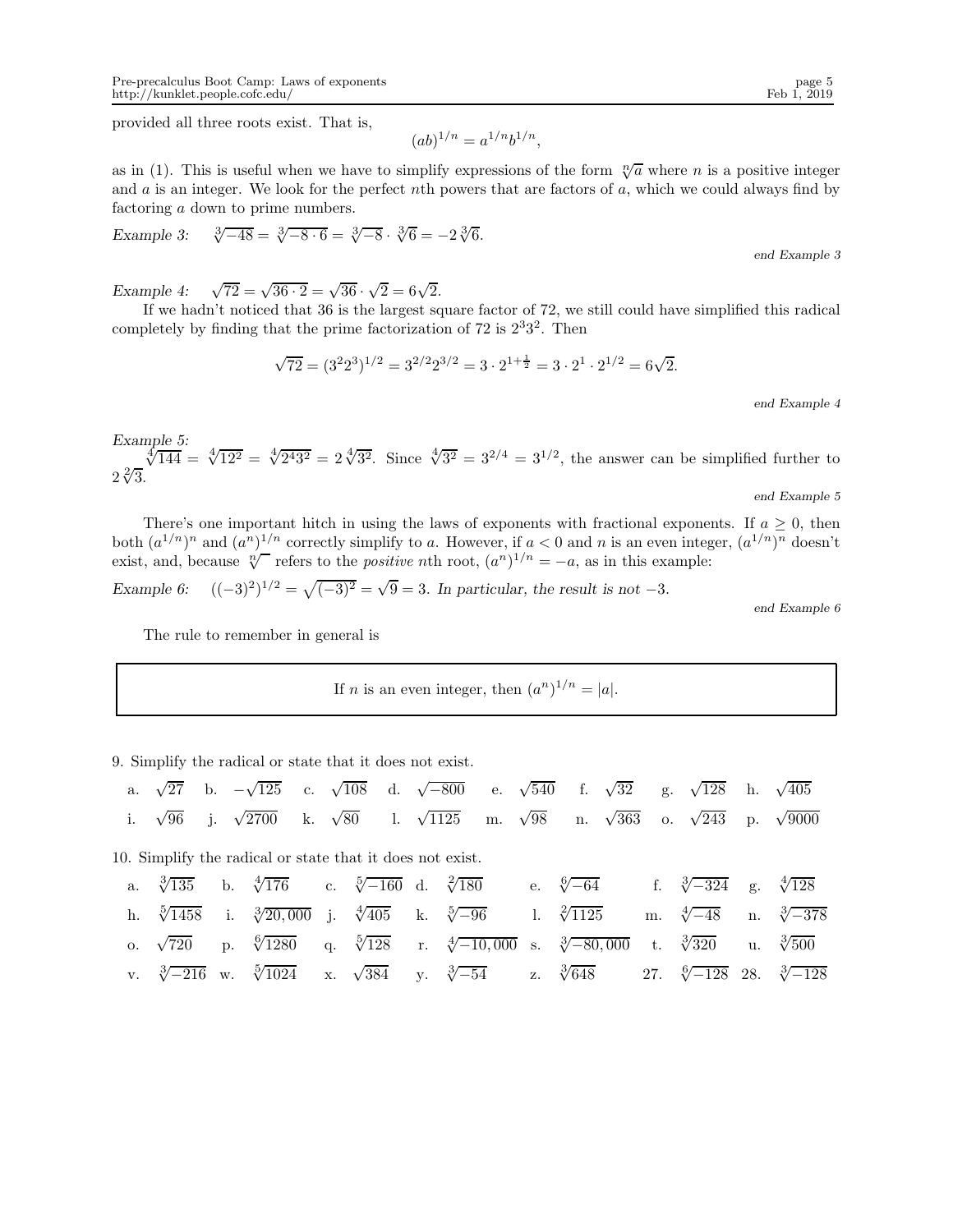$a^{-3}((b^{-4})^{-2/3})^{-1/2}$ 

11. Rewrite the expression in simplest radical form or state that it does not exist.

|  |  |                                                                    |  | a. $9^{-3/2}$ b. $(-27)^{2/3}$ c. $(-27)^{5/3}$ d. $(27)^{-5/3}$ e. $(-27)^{-5/3}$ f. $(-81)^{5/2}$ g. $125^{-2/3}$ |  |  |
|--|--|--------------------------------------------------------------------|--|---------------------------------------------------------------------------------------------------------------------|--|--|
|  |  |                                                                    |  | h. $16^{-3/4}$ i. $36^{3/2}$ j. $64^{-2/3}$ k. $81^{3/4}$ l. $125^{-4/3}$ m. $9^{5/2}$ n. $81^{-5/4}$               |  |  |
|  |  |                                                                    |  | o. $32^{6/5}$ p. $8^{-2/3}$ q. $75^{1/2}$ r. $24^{2/3}$ s. $324^{3/4}$ t. $90^{-3/2}$ u. $(45)^{3/2}$               |  |  |
|  |  |                                                                    |  | v. $(144)^{3/4}$ w. $108^{3/2}$ x. $108^{-2/3}$ y. $12^{3/2}$ z. $(-160)^{-3/5}$ 27. $(-96)^{3/4}$ 28. $32^{-3/4}$  |  |  |
|  |  | 29. $7^{5/4}$ 30. $250^{-3/2}$ 31. $(-500)^{2/3}$ 32. $600^{-2/3}$ |  |                                                                                                                     |  |  |

12. Rewrite without parentheses. Express your answer without negative exponents, and again without fractions (other than exponents themselves). Assume all variables are positive.

a. 
$$
(x^3y^{-5})^2
$$
  
\nb.  $(u^{-1/2}v^{1/3})^{-12}$   
\nc.  $y^{-5}(x^2y^2x^{-4})^3$   
\nd.  $(a^3bc^{-2}b^{-1}a^{-4})^{-1/2}$   
\ne.  $(uv^{-2}u^{-3}v^8)^{3/2}$   
\nf.  $(x(x^2y^{-2})^3yx^5)^{-1/3}$   
\ng.  $a^{-3}(ab^3)^{1/6}b^4$   
\nh.  $a^9b^{-2}c^4(4b)^{-2}(cb^2)^{-1}(2a^{-1}c^3)^3$   
\ni.  $2u^3(3v^2)^3wu^{10}3^{-1}$   
\nj.  $\sqrt{xy}(x^2y)^3(y^{-1}z)^4$   
\nk.  $(8x^2y)^{1/4}(2^{3/2}x^9y^4)^{1/6}$   
\nl.  $3^{-3}x^2y^3(9x^{1/3}y^{2/3})^2\sqrt[4]{xy}$   
\nm.  $(3(x+y))^2$   
\nn.  $2(u-v)^3(uv)^{-2}$   
\no.  $ab^{-1}(1+ab)^2(1-ab)^2$   
\np.  $\frac{(xy^2x^{-1}y)^{-2}}{(x^{-2}y^2)^2}$   
\nq.  $\frac{(x^3y^{-5})^2}{x^{-9}(y^3)^2}$   
\nr.  $\frac{(\frac{u}{v})(\frac{v^2}{u^3})}{\frac{3}{v}-\frac{7}{v}}$   
\ns.  $\frac{xy^2(x-y)^{-2}}{(x-y)^{-3}y^4}$   
\nt.  $\frac{v^2(\frac{uv^{-1}}{v^{1/2}})^{-1/3}}$   
\nu.  $\frac{a(b^3a^{-2})^2}{a^{-3}((b^{-4})^{-2/3})^{-1/2}}$ 

s. 
$$
\frac{xy^2(x-y)^2}{(x-y)^{-3}y^4}
$$

#### Answers

9a.  $3\sqrt{3}$  9b. −5 $\sqrt{5}$  9c.  $6\sqrt{3}$  9d. DNE 9e.  $6\sqrt{15}$  9f.  $4\sqrt{2}$  9g.  $8\sqrt{2}$  9h.  $9\sqrt{5}$  9i.  $4\sqrt{6}$  9j.  $30\sqrt{3}$  9k.  $4\sqrt{5}$  9l.  $15\sqrt{5}$ 9m. 7√2 9n. 11√3 9o. 9√3 9p. 30√ $\overline{10}$  10a. 3∛ $\overline{5}$  10b. 2∜ $\overline{11}$  10c. −2 $\overline{5}$  10d. 6<sup>2</sup> $\overline{5}$  10e. DNE 10f. −3 $\sqrt[3]{12}$  10g. 2<sup>4</sup> $\overline{8}$ 10h.  $3\sqrt[5]{6}$  10i.  $10\sqrt[3]{20}$  10j.  $3\sqrt[4]{5}$  10k. −2 $\sqrt[5]{3}$  10l.  $15\sqrt{5}$  10m. DNE 10n. −3 $\sqrt[3]{14}$  10o.  $12\sqrt{5}$  10p.  $2\sqrt[6]{20}$  10q.  $2\sqrt[5]{4}$ 10r. DNE  $10s. -20\sqrt[3]{10}$  10t.  $4\sqrt[3]{5}$  10u.  $5\sqrt[3]{4}$  10v.  $-3\sqrt[3]{8}$  10w. 4 10x.  $8\sqrt{6}$  10y.  $-3\sqrt[3]{2}$  10z.  $6\sqrt[3]{3}$  1027. DNE 1028.  $-4\sqrt[3]{2}$ 11a.  $\frac{1}{27}$  11b. 9 11c. -243 11d.  $\frac{1}{243}$  11e. - $\frac{1}{243}$  11f. DNE 11g.  $\frac{1}{25}$  11h.  $\frac{1}{8}$  11i. 216 11j.  $\frac{1}{16}$  11k. 27 11l.  $\frac{1}{625}$ <br>11m. 243 11n.  $\frac{1}{243}$  11o. 64 11p.  $\frac{1}{4}$  11q.  $5\sqrt{3}$  11x.  $\frac{1}{18\sqrt[3]{2}}$  11y.  $\frac{24\sqrt{3}}{112}$  112.  $-\frac{1}{8\sqrt[3]{125}}$  1127. DNE 1128.  $\frac{1}{8\sqrt[4]{8}}$  1129.  $7\sqrt[4]{7}$  1130.  $\frac{1}{1250\sqrt{10}}$  1131.  $-50\sqrt[3]{2}$  1132.  $\frac{1}{20\sqrt[3]{45}}$  $12a. \frac{x^6}{y^{10}} = x^6y^{-10}$  12b.  $\frac{u^6}{v^4} = u^6v^{-4}$  12c.  $\frac{y}{x^6} = x^{-6}y$  12d.  $a^{1/2}c$  12e.  $\frac{v^9}{u^3} = u^{-3}v^9$  12f.  $\frac{y^{5/3}}{x^4} = x^{-4}y^{5/3}$  12g.  $\frac{b^{9/2}}{a^{-17/6}} =$  $a^{17/6}b^{9/2}$  12h.  $\frac{a^6c^{12}}{2b^6} = 2^{-1}a^6b^{-6}c^{12}$  12i.  $18u^{13}v^6w$  12j.  $\frac{x^{13/2}z^4}{y^{1/2}} = x^{13/2}y^{-1/2}z^4$  12k.  $2x^2y^{11/12}$  12l.  $3x^{35/12}y^{56/12}$ 12m.  $9x^2 + 18xy + 9y^2$  12n.  $2uv^{-2} - 6v^{-1} + 6u^{-1} - 2u^{-2}v = \frac{2u}{v^2} - \frac{6}{v} + \frac{6}{u} - \frac{2v}{u^2}$  12o.  $ab^{-1} - 2a^3b + a^5b^3 = \frac{a}{b} - 2a^3b + a^5b^3$ 12p.  $\frac{x^4}{y^{10}} = x^4y^{-10}$  12q.  $\frac{x^{15}}{y^{16}} = x^{15}y^{-16}$  12r.  $-\frac{v^2}{4u^2} = -4^{-1}u^{-2}v^2$  12s.  $\frac{x^2}{y^2} - \frac{x}{y} = x^2y^{-2} - xy^{-1}$  12t.  $u^{8/3}v^{1/6}$  12u.  $b^{22/3}$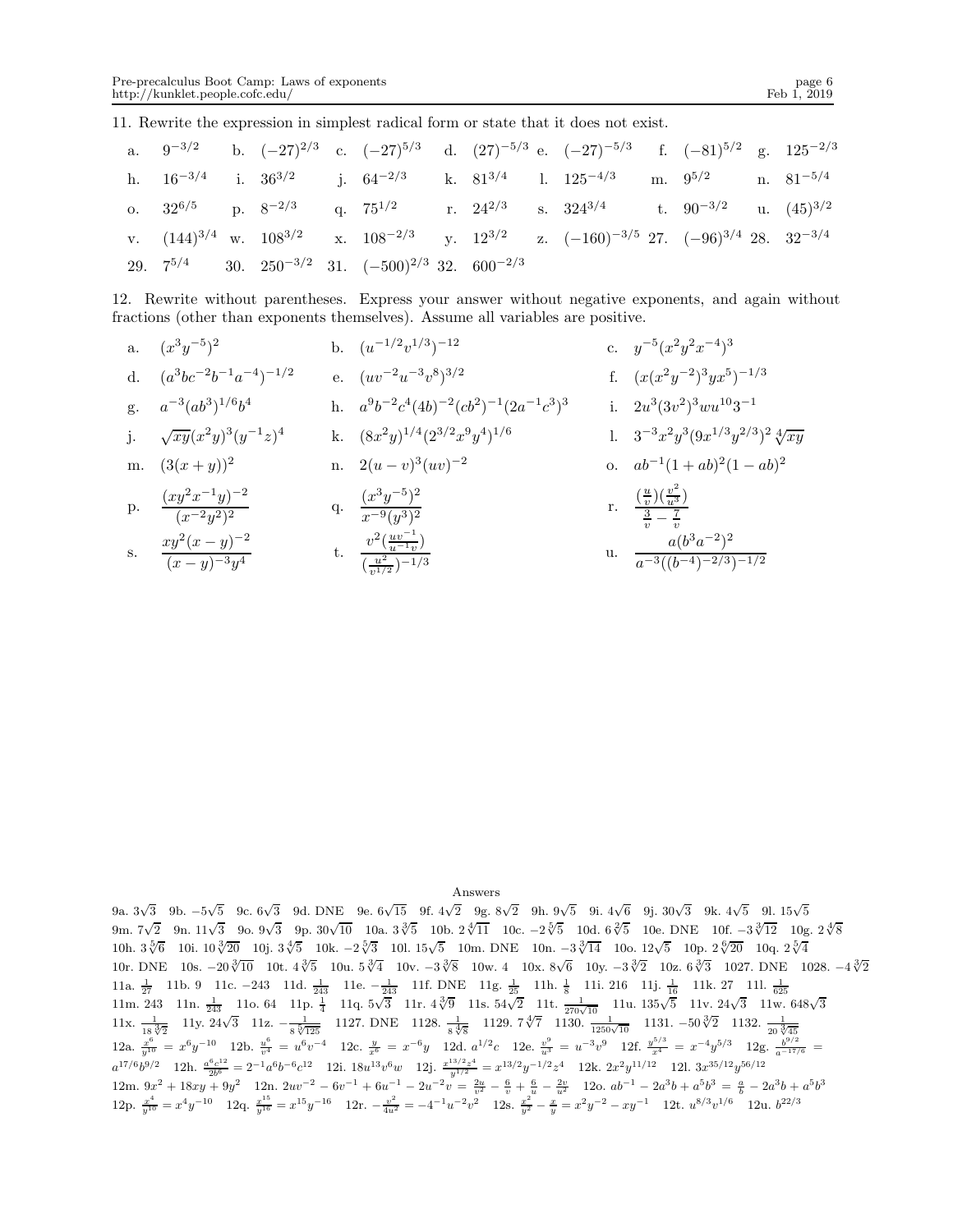### Factoring polynomials

To factor an algebraic expression is to rewrite it in an equivalent form in which the last operation performed is multiplication. When factoring a polynomial,

- 1. Factor out any common factors.
- 2. Then try to factor the polynomial with one of these methods.
	- a. If the polynomial has two terms, try using one of the special products.
	- b. If the polynomial has three terms, try factoring it with backwards-FOIL. It also pays to be able to recognize the perfect square  $a^2 + 2ab + b^2 = (a + b)^2$ .
	- c. If the polynomial has four terms, try factoring it by grouping.
- 3. Test whether you can factor the factors.

*Example 7:*  $8x^3 - 12x^2 + 10x - 15$ 

Since the polynomial has four terms, we factor the first two terms and the last two and hope to find a common factor.

$$
(8x3 - 12x2) + (10x - 15) = 4x2(2x - 3) + 5(2x - 3) = (4x2 + 5)(2x - 3).
$$

end Example 7

*Example 8:*  $5x^4y + 22x^3y + 8x^2y$ 

This polynomial has a common factor of  $x^2y$ :

$$
5x^4y + 22x^3y + 8x^2y = x^2y(5x^2 + 22x + 8).
$$

To factor the three-term polynomial, look for a factorization  $(ax \pm b)(cx \pm d)$  that, when multiplied using FOIL, gives First  $= 5x^2$ , Last  $= 8$ , and Outside+Inside  $= 22x$ :

$$
x^{2}y(5x^{2} + 22x + 8) = x^{2}y(5x + 2)(x + 4).
$$

end Example 8

The familiar difference of squares formula is just one of large number of special products:

$$
x^{2}-y^{2} = (x - y)(x + y)
$$
  
\n
$$
x^{3}-y^{3} = (x - y)(x^{2} + xy + y^{2})
$$
  
\n
$$
x^{4}-y^{4} = (x - y)(x^{3} + x^{2}y + xy^{2} + y^{3})
$$
  
\n
$$
x^{5}-y^{5} = (x - y)(x^{4} + x^{3}y + x^{2}y^{2} + xy^{3} + y^{4})
$$
  
\n
$$
x^{6}-y^{6} = (x - y)(x^{5} + x^{4}y + x^{3}y^{2} + x^{2}y^{3} + xy^{4} + y^{5})
$$
  
\n
$$
\vdots
$$

You can verify any of these yourself by carefully multiplying out the right side. When we replace y with  $-y$ in the odd-lines, we also obtain

$$
x3 + y3 = (x + y)(x2 - xy + y2)
$$
  
\n
$$
x5 + y5 = (x + y)(x4 - x3y + x2y2 - xy3 + y4)
$$
  
\n
$$
\vdots
$$

*Example 9:*  $3 + v^3 = (2u)^3 + v^3 = (2u + v)(4u^2 - 2uv + v^2)$ 

The three-term polynomial can't be factored further using integers.

end Example 9

*Example 10:*  $x^4 - 16 = (x - 2)(x^3 + 2x^2 + 4x + 8)$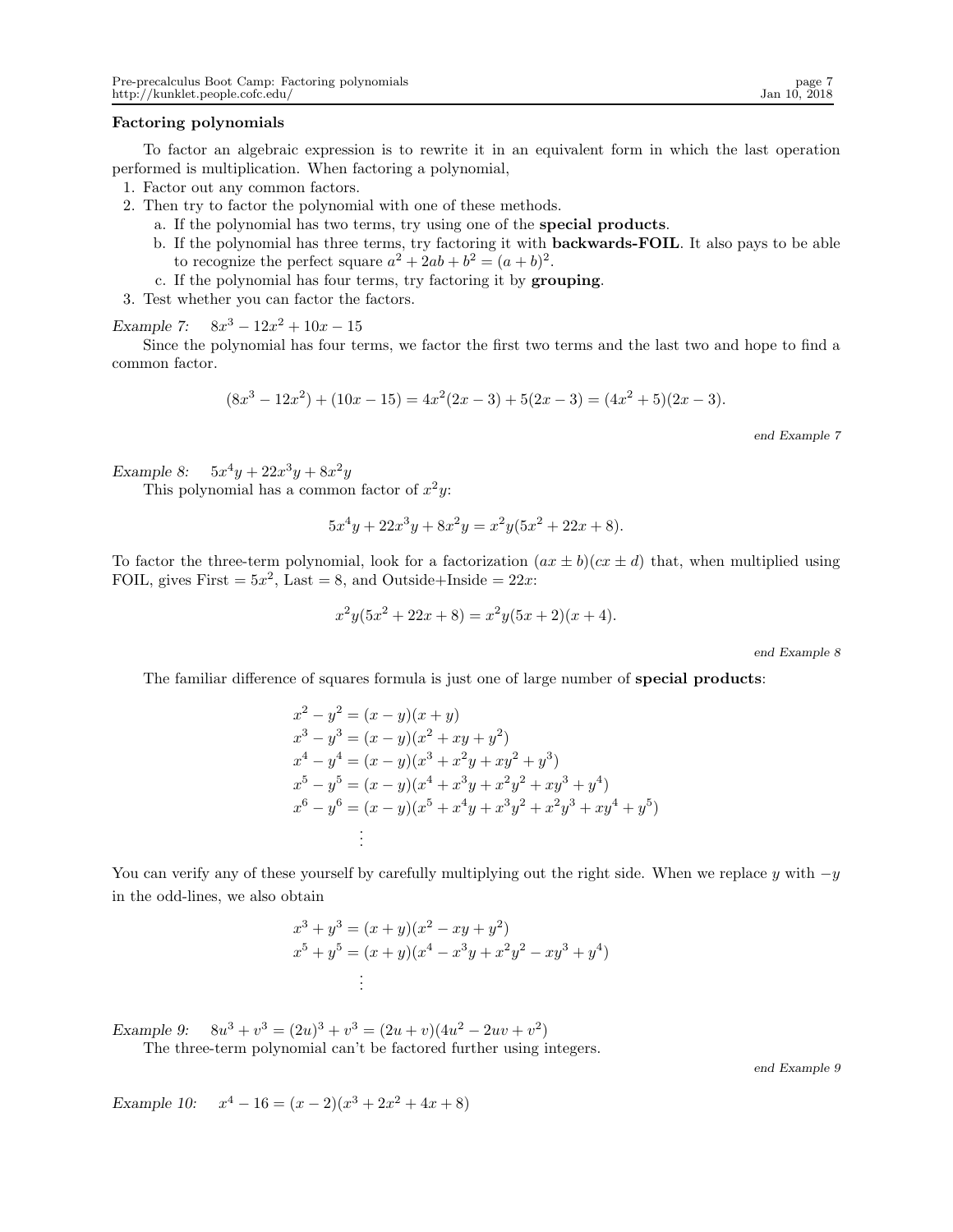This polynomial hasn't been factored completely because the cubic polynomial factors further by grouping:

$$
(x3 + 2x2) + (4x + 8) = x2(x + 2) + 4(x + 2) = (x + 2)(x2 + 4),
$$

so

$$
x^4 - 16 = (x - 2)(x + 2)(x^2 + 4).
$$

We also could have arrived at this factorization by using square-minus-square:

$$
x4 - 16 = (x2)2 - 42 = (x2 - 4)(x2 + 4) = (x - 2)(x + 2)(x2 + 4).
$$

## end Example 10

The quadratic  $x^2 + 4$  is said to be **irreducible**, meaning that it has no real zeros and, consequently cannot be factored further without complex numbers. The quadratic  $4x^2 - 2x + 1$  is also irreducible, since  $b^2 - 4ac = (-2)^2 - 4 \cdot 4 \cdot 1 = -12 < 0$ , so  $4u^2 - 2uv + v^2$  can't be factored without using complex numbers for coefficients. In fact, the quadratic factor that appears in the difference-of-cubes formula is *always* irreducible.

Every polynomial with real coefficients can be factored as a product of linear and irreducible quadratic factors with real coefficients (although there is no method that produces the exact factorization of all polynomials). If we allow ourselves to use complex coefficients, then every polynomials can be factored as a product of linear factors only. When we use only real coefficients in our factors, we're said to be factoring the polynomial over the real numbers. When we allow complex coefficients in our factors, we're said to be factoring the polynomial over the complex numbers.

13. Factor the polynomial over the real numbers.

| a. $x^2 - 16$        | b. $x^2 - 9$           | c. $25 - x^2$        | d. $8 - 2x^2$       | e. $36 - u^2$     |
|----------------------|------------------------|----------------------|---------------------|-------------------|
| f. $4 - 9x^2$        | g. $16x^2 - 9y^2$      | h. $16x^3y - 36xy^3$ | i. $4x^2 - 5$       | j. $4x^2 + 5$     |
| k. $8x^3 - y^3$      | l. $x^5y^2 - 27x^2y^5$ | m. $3u^4v + 81uv^4$  | n. $40x^3 + 625y^3$ | o. $x^6 + 125y^3$ |
| p. $x^3y^3 - 8$      | q. $x^4 - 16$          | r. $x^4 - 81y^4$     | s. $4x^4 - 16$      | t. $128 - 18u^4$  |
| u. $243u^4 - 375v^4$ | v. $1 - 8x^3y^3$       | w. $xy - 8x^3y^3$    | x. $x^6 - y^6$      | y. $x^6 + 64$     |

14. Factor the polynomial over the real numbers.

a. 
$$
2x^2 - x - 1
$$
 b.  $2x^2 - 11x + 12$  c.  $2x^2 - 6x - 20$  d.  $6x^2 - 13x + 5$   
\ne.  $4x^2 + 4x + 1$  f.  $9x^2 - 6xy + y^2$  g.  $8x^3 - 8x^2 + 2x$  h.  $4x^2 + 12xy + 9y^2$   
\ni.  $15x^2 + 17x - 4$  j.  $15x^2 - 11x - 4$  k.  $-6x^2 + 8x + 8$  l.  $x^2 + 3x - 28$   
\nm.  $2x^2 - 26x - 28$  n.  $2x^2 - x - 28$  o.  $3x^2 - 4xy - 15y^2$  p.  $40x^3y + 40x^2y^2 + 10xy^3$   
\nq.  $5x^2 - 20x^3 + 20x^4$  r.  $16x^4 + 24x^2 + 9$  s.  $16x^4 - 8x^2 + 1$  t.  $5x^2 + xy - 4y^2$   
\nu.  $3x^2 - 22xy + 24y^2$  v.  $2x^2 - 23xy + 30y^2$  w.  $3x^2 + 6xy - 24y^2$  x.  $5x^2 - 30xy + 40y^2$   
\ny.  $6x^2 - 11xy^2 + 5y^4$  z.  $15x^6 + 23x^3y^2 + 4y^4$  27.  $3x^4 - 10x^2y + 8y^2$  28.  $9x^4 + 38x^2y^2 + 8y^4$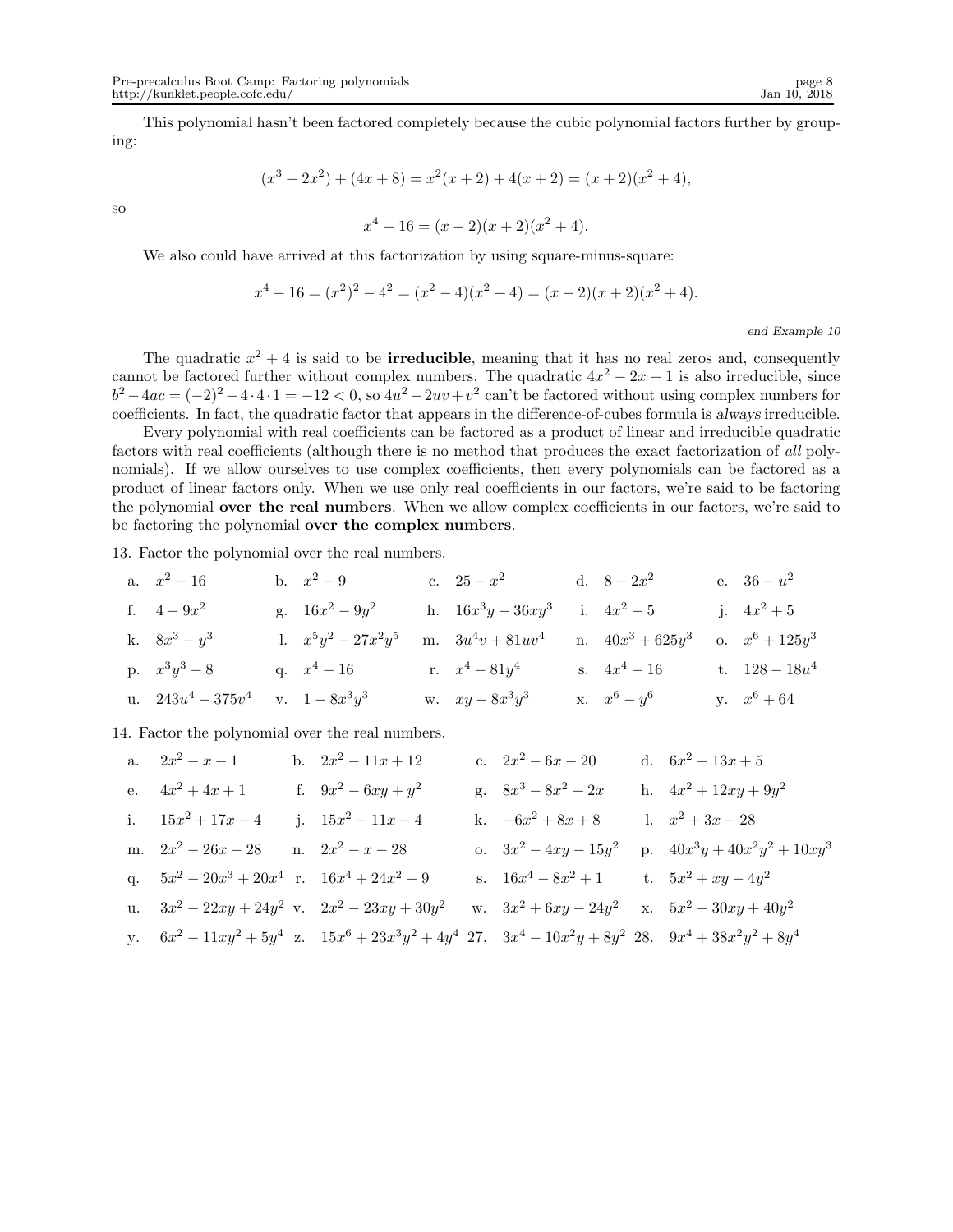15. Factor the polynomial over the real numbers.

| a. $2x^3 - 3x^2 + 8x - 12$           | b. $3x^3 + 6x^2 + 5x + 10$          | c. $4x^5 - 2x^4 + 24x^3 - 12x^2$ |
|--------------------------------------|-------------------------------------|----------------------------------|
| d. $10x^4 - 22x^3 + 50x^2 - 110x$    | e. $6x^3 - 8x^2y + 3xy^2 - 4y^3$    | f. $20u^3 - 4u^2v + 5uv^2 - v^3$ |
| g. $5x^3 - 3x^2 - 20x + 12$          | h. $8x^3 + 4x^2 - 18x - 9$          | i. $4x^3 - x^2 - 36x + 9$        |
| j. $13u^3 - 12u^2v - 13uv^2 + 12v^3$ | k. $2u^3 - 7u^2v - 32uv^2 + 112v^3$ | 1. $2x^3 - 3x^2 - 6x + 9$        |
| m. $8x^3 + 4x^2 - 4x - 2$            | n. $x^4 + 3x^3 - 8x - 24$           | o. $27 - 81y + y^3 - 3y^4$       |
| p. $x^5 - 9x^3 - 8x^2 + 72$          | q. $4x^5 + x^3 + 108x^2 + 27$       | r. $u^3v^2 - u - 3u^2v^2 + 3$    |

### Answers

13a.  $(x+4)(x-4)$  13b.  $(x-3)(x+3)$  13c.  $(5-x)(5+x)$  13d.  $2(2-x)(2+x)$  13e.  $(6-u)(6+u)$  13f.  $(2-3x)(2+3x)$  13g.  $(4x−4)(x-4)$ 3y)(4x + 3y) 13h.  $4xy(2x - 3y)(2x + 3y)$  13i.  $(2x - \sqrt{5})(2x + \sqrt{5})$  13j. does not factor further 13k.  $(2x - y)(4x^2 + 2xy + y^2)$ 13l.  $x^2y^2(x-3y)(x^2+3xy+9y^2)$  13m.  $3vu(u+3v)(u^2-3uv+9v^2)$  13n.  $5(2x+5y)(4x^2-10xy+25y^2)$  13o.  $(x^2+5y)(x^4-5x^2y+25y^2)$ 13p.  $(xy-2)(x^2y^2+2xy+4)$  13q.  $(x-2)(x+2)(x^2+4)$  13r.  $(x-3y)(x+3y)(x^2+9y^2)$  13s.  $4(x-\sqrt{2})(x+\sqrt{2})(x^2+2)$  13t. 2(4−  $u\sqrt{3}(4+u\sqrt{3})(16+3u^2)$  13u.  $3(3u-5v)(3u+5v)(9u^2+25v^2)$  13v.  $(1-2xy)(1+2xy+4x^2y^2)$  13w.  $xy(1-xy2\sqrt{2})(1+xy2\sqrt{2})$ 13x.  $(x-y)(x+y)(x^2-xy+y^2)(x^2+xy+y^2)$  13y. Has no real zeros; hence, does not factor without using complex coefficients. 14a.  $(2x+1)(x-1)$  14b.  $(2x-3)(x-4)$  14c.  $2(2x+2)(x-5)$  14d.  $(3x-5)(2x-1)$  14e.  $(2x+1)^2$  14f.  $(3x-y)^2$  14g.  $2x(2x-1)^2$ 14h.  $(2x+3y)^2$  14i.  $(3x+4)(5x-1)$  14j.  $(15x+4)(x-1)$  14k.  $-2(3x+2)(x-2)$  14l.  $(x-4)(x+7)$  14m.  $2(x+1)(x-14)$ 14n.  $(2x + 7)(x - 4)$  14o.  $(3x + 5y)(x - 3y)$  14p.  $10xy(2x + y)^2$  14q.  $5x^2(1 - 2x)^2$  14r.  $(4x^2 + 3)^2$  14s.  $(2x - 1)^2(2x + 1)^2$ 1)<sup>2</sup> 14t.  $(5x - 4y)(x + y)$  14u.  $(x - 6y)(3x - 4y)$  14v.  $(2x - 3y)(x - 10y)$  14w.  $3(x + 4y)(x - 2y)$  14x.  $5(x - 4y)(x - 2y)$ 14y.  $(6x - 5y^2)(x - y^2)$  14z.  $(3x^3 + 4y^2)(5x^3 + y^2)$  1427.  $(3x^2 - 4y)(x^2 - 2y)$  1428.  $(x^2 + 4y^2)(9x^2 + 2y^2)$  15a.  $(x^2 + 4)(2x - 3)$ 15b.  $(3x^2 + 5)(x + 2)$  15c.  $x^2(x^2 + 6)(4x - 2)$ , or,  $2x^2(x^2 + 6)(2x - 1)$  15d.  $2x(x^2 + 5)(5x - 11)$  15e.  $(2x^2 + y^2)(3x - 4y)$ 15f.  $(4u^2+v^2)(5u-v)$  15g.  $(x-2)(x+2)(5x-3)$  15h.  $(2x+3)(2x-3)(2x+1)$  15i.  $(x-3)(x+3)(4x-1)$  15j.  $(u-v)(u+v)(13u-12v)$ 15k.  $(u-4v)(u+4v)(2u-7v)$  15l.  $(x+\sqrt{3})(x-\sqrt{3})(2x-3)$  15m.  $(2x-\sqrt{2})(2x+\sqrt{2})(2x+1)$ , or  $2(x\sqrt{2}-1)(x\sqrt{2}+1)(2x+1)$ 15n.  $(x+3)(x-2)(x^2+2x+4)$  15o.  $(1-3y)(3+y)(9-9y+y^2)$  15p.  $(x-2)(x-3)(x+3)(x^2+2x+4)$  15q.  $(x+3)(x^2-3x+9)(4x^2+1)$ 15r.  $(uv-1)(uv+1)(u-3)$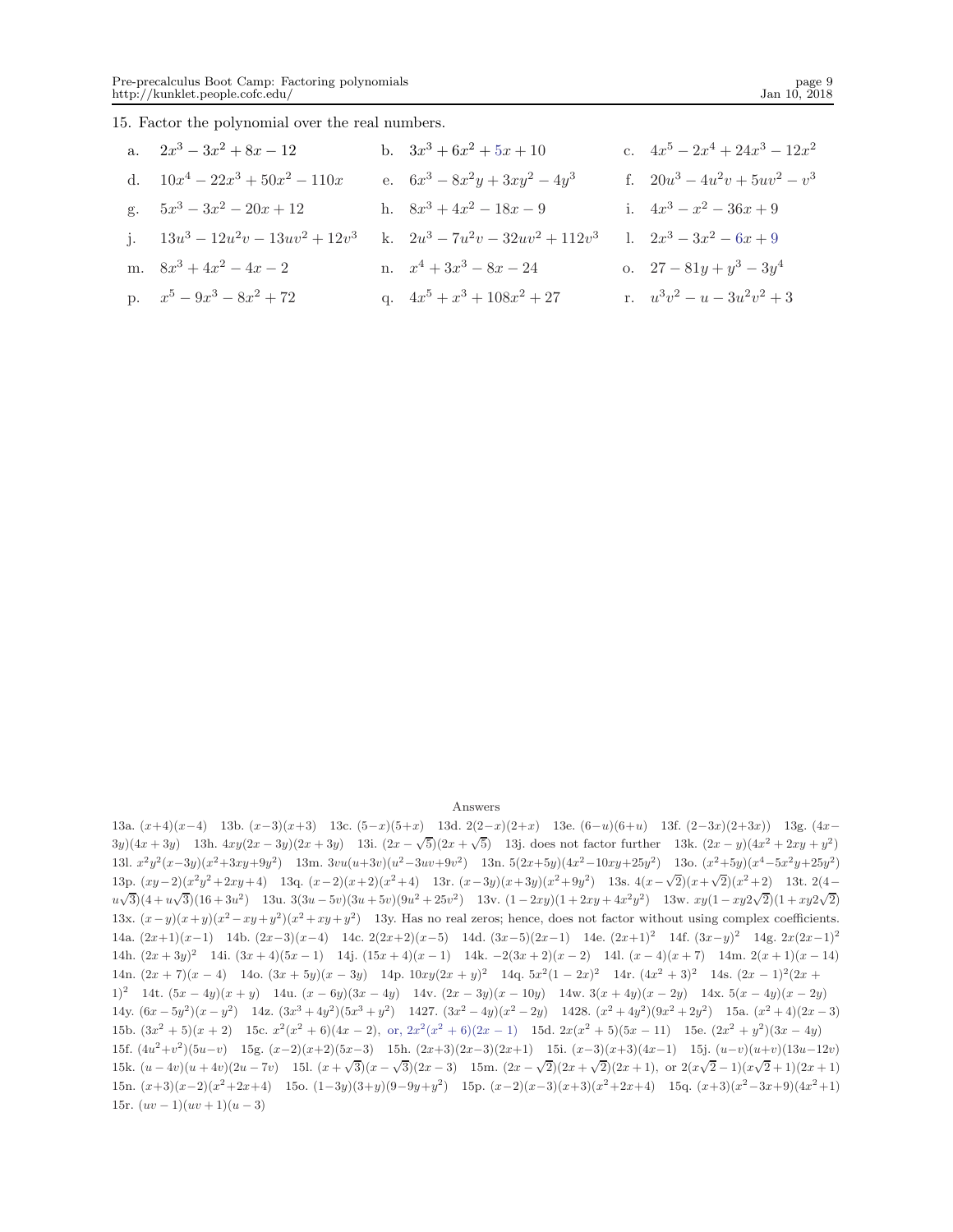## Solving polynomial equations

One reason we factor polynomials is to find their zeros, i.e., the x-values that cause the polynomial to equal zero. We rely heavily on a special property of the number zero. For the product of two numbers to be zero, it is both necessary and sufficient that one of the two must be zero. That is,

$$
ab = 0
$$
 if and only if  $a = 0$  or  $b = 0$ .

It is important to remember that no number other than zero has this property. For instance,  $ab = 3$ does not mean that a or b has to equal 3.

To solve a polynomial equation, try to

Get zero on one side and factor the other.

*Example 11:* Solve for x in the equation  $0 = 6x^2 + x - 1$ 

Factor the right side.  $6x^2 + x - 1 = (2x + 1)(3x - 1)$ . So, for this product to equal zero, one factor or the other must be zero:

$$
2x + 1 = 0 \t 3x - 1 = 0
$$
  

$$
2x = -1 \t 3x = 1
$$
  

$$
x = -1/2 \t x = 1/3
$$

That is,  $0 = 6x^2 + x - 1$  has two solutions:  $x = -1/2$  and  $x = 1/3$ .

end Example 11

Example 12: Solve for x in the equation  $4x^3 + 14x^2 = 8x$ .

Get a zero on one side by subtracting  $8x$  to both sides:

 $4x^3 + 14x^2 - 8x = 0.$ 

Now factor the left side. First factor out the common factor of  $2x$ , and then factor the three term polynomial using backwards FOIL:

$$
2x(2x^2 + 7x - 4) = 2x(2x - 1)(x + 4) = 0.
$$

For the product of  $2x$ ,  $(2x - 1)$ , and  $(x + 4)$  to equal zero, one of these factors has to be zero:

$$
2x = 0 \t 2x - 1 = 0 \t x + 4 = 0
$$
  

$$
x = 0 \t x = 1/2 \t x = -4
$$

That is, the solutions to  $4x^3 + 14x^2 - 8x = 0$ . are  $x = 0, 1/2$ , and  $-4$ .

end Example 12

The problem of find y-intercepts usually boils down to solving an equation, as the next example shows.

*Example 13:* Find the x- and y-intercepts along the curve  $y = 6x^2 - x - 2$ .

To find the y-intercepts, we set  $x = 0$  and calculate  $y = 6 \cdot 0^2 - 0 - 2 = -2$ . That it,  $(0, -2)$  is the y-intercept.

To find the x-intercepts, set  $y = 0$  and solve for x by factoring:

$$
0 = 6x^2 - x - 2 = (3x - 2)(2x + 1).
$$

The solutions are

$$
3x - 2 = 0 \t 2x + 1 = 0
$$
  
\n
$$
3x = 2 \t 2x = -1
$$
  
\n
$$
x = 2/3 \t x = -1/2
$$

so this curve has two x-intercepts:  $(2/3, 0)$  and  $(-1/2, 0)$ 

end Example 13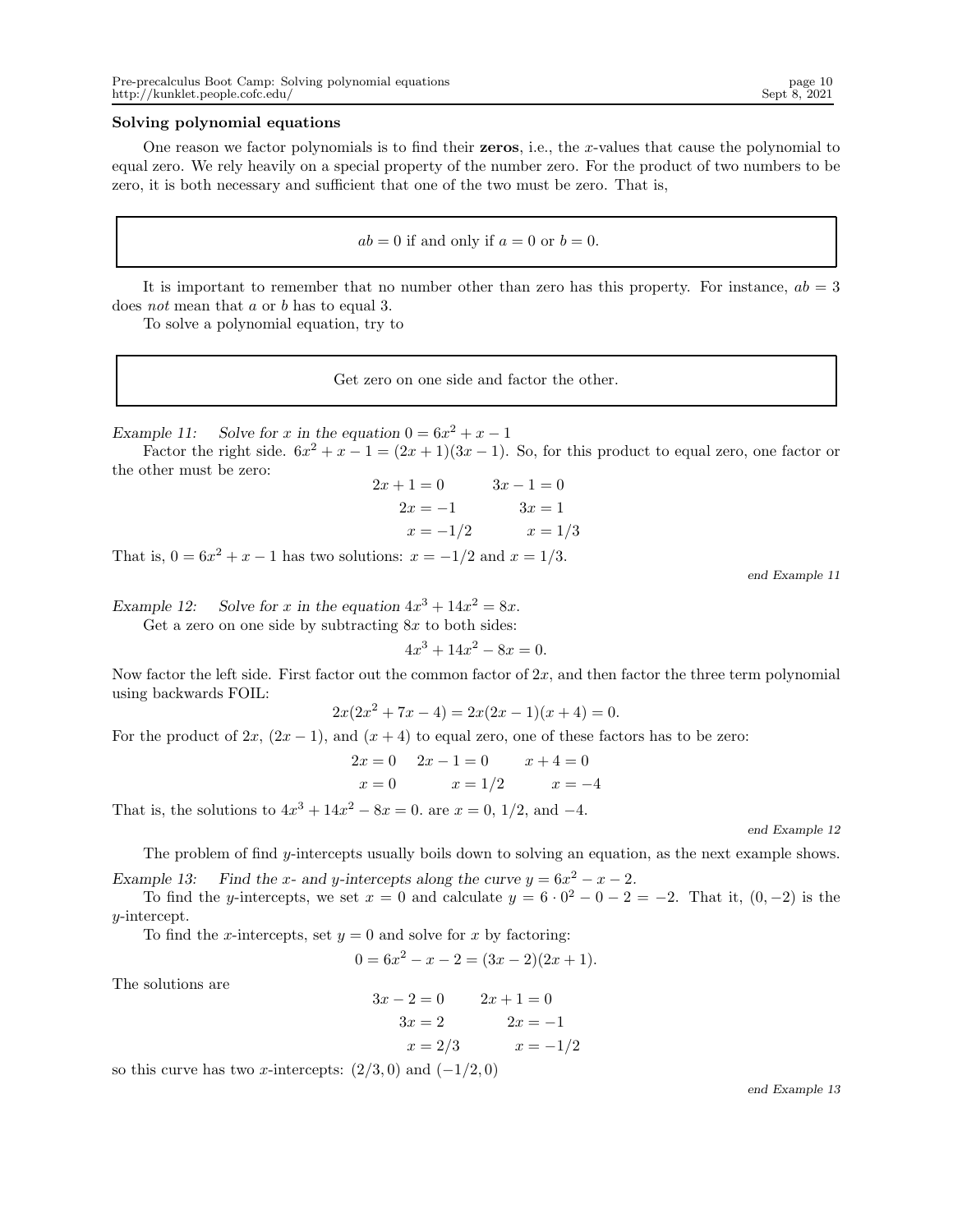16. Find the zeros of the polynomial.

| a. $x^2-16$           | b. $x^2-9$            | c. $25 - x^2$    | d. $8-2x^2$                                                              | e. $36 - u^2$        |
|-----------------------|-----------------------|------------------|--------------------------------------------------------------------------|----------------------|
| f. $4-9x^2$           | g. $16x^2 - 9$        | h. $16x^3 - 36x$ | i. $4x^2-5$                                                              |                      |
| 17. Solve for $x$ .   |                       |                  |                                                                          |                      |
| a. $2x^2 - x - 1 = 0$ |                       |                  | b. $2x^2 - 11x + 12 = 0$ c. $2x^2 - 6x - 20 = 0$ d. $6x^2 - 13x + 5 = 0$ |                      |
| e. $4x^2 + 4x = -1$   | f. $9x^2 - 24x = -16$ |                  | g. $8x^3 - 8x^2 = -2x$                                                   | h. $4x^2 + 12x = -9$ |

i.  $15x^2 + 17x - 4 = 0$  j.  $15x^2 - 11x = 4$  k.  $-6x^2 + 8x = -8$  l.  $x^2 + 3x - 28 = 0$ 

Answers

16a.  $x = \pm 4$  16b.  $x = \pm 3$  16c.  $x = \pm 5$  16d.  $x = \pm 2$  16e.  $u = \pm 3$  16f.  $x = \pm 2/3$  16g.  $x = \pm 3/4$  16h.  $x = 0$  or  $\pm 3/2$ 16i.  $x = \pm \sqrt{5}/2$  17a.  $x = 1, -1/2$  17b.  $x = 3/2, 4$  17c.  $x = 5, -1$  17d.  $x = 5/3, 1/2$  17e.  $x = -1/2$  17f.  $x = 4/3$ 17g.  $x = 0, 1/2$  17h.  $x = -3/2$  17i.  $x = 1/5, -4/3$  17j.  $x = 1, -4/15$  17k.  $x = 2, -2/3$  17l.  $x = 4, -7$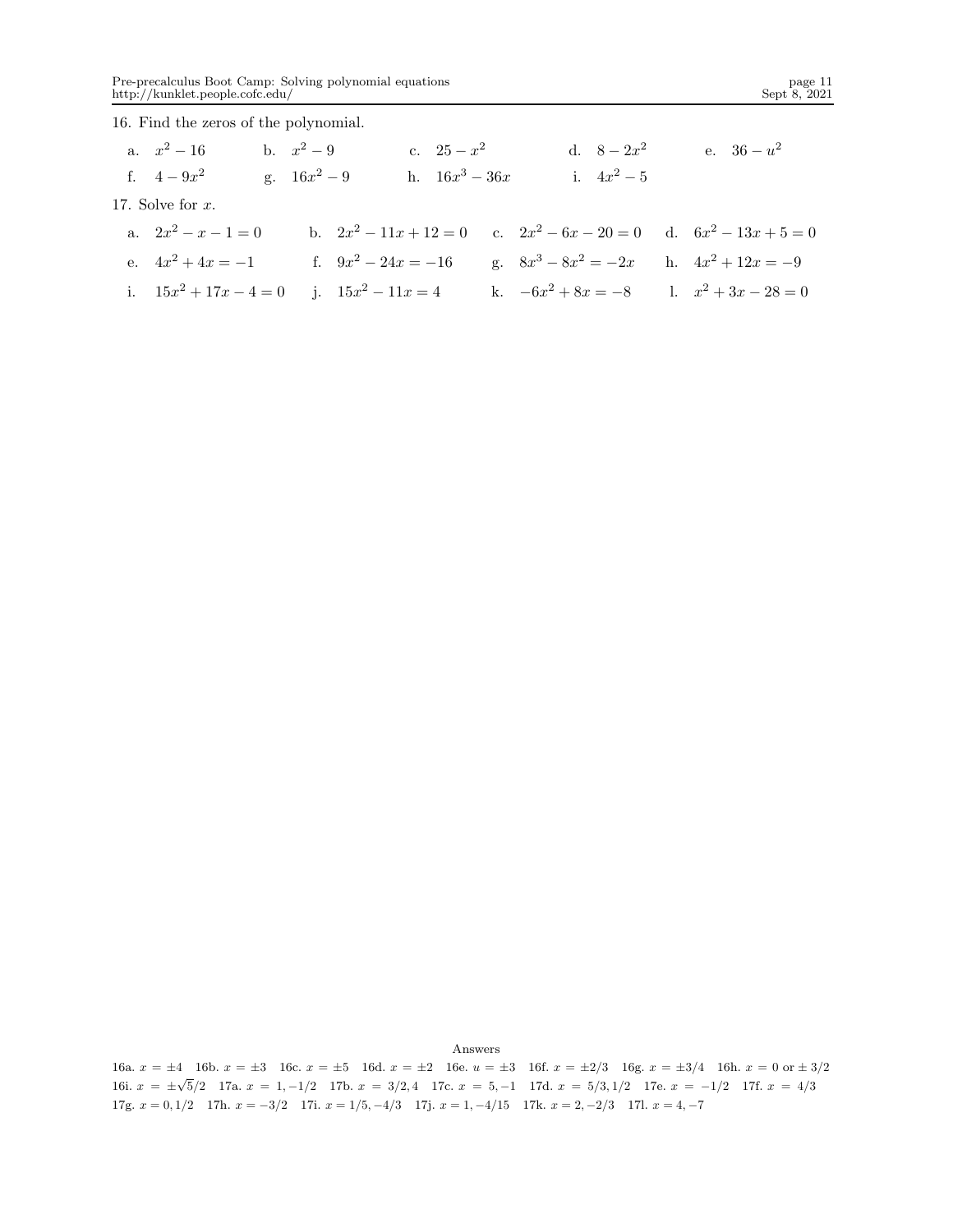# Rational functions

A rational function is a fraction whose numerator and denominator are both polynomials. We perform arithmetic on rational functions just as with any fractions.

Simplification isn't something you do in your last step to satisfy your math professor; it's something you do at every step to make your work easier. Be on the lookout for common factors of the numerator and denominator and cancel these.

*Example 14:*  $\frac{x+2}{x^2-4} = \frac{x+2}{(x-2)(x+2)} = \frac{1}{x-2}$ <br>Notice that  $\frac{1}{x-2}$  is considerably simpler than  $\frac{x+2}{x^2-4}$ . Canceling the  $x+2$  was a good move. end Example 14

*Example 15:* Can I cancel the x in  $\frac{x}{x+2}$ ?<br>  $\frac{x}{x+2}$  has no common factors, at least as it is written at present. You *can* cancel the x from top and bottom if you factor it out first, but the result might not be very useful:

$$
\frac{x}{x+2} = \frac{x}{x\left(1+\frac{2}{x}\right)} = \frac{1}{1+\frac{2}{x}}
$$

.

18. Simplify the rational function.

a. 
$$
\frac{5x^2 + 22x + 8}{x^2 + 6x + 8}
$$
  
\nb. 
$$
\frac{8x^2 + 2x - 1}{2x^2 + 3x + 1}
$$
  
\nc. 
$$
\frac{2x^2 - 14x + 20}{6x^2 - 8x - 8}
$$
  
\nd. 
$$
\frac{12x^2 + 11x - 15}{3x^2 - 4x - 15}
$$
  
\ne. 
$$
\frac{2x^2 + 14x + 20}{2x^2 + 6x - 20}
$$
  
\nf. 
$$
\frac{2x^2 + 7x + 3}{4x^2 + 4x + 1}
$$
  
\ng. 
$$
\frac{9x^2 - 12x + 4}{3x^2 - 20x + 12}
$$
  
\nh. 
$$
\frac{49x^2 + 28x + 4}{21x^2 - 36x - 12}
$$
  
\ni. 
$$
\frac{x^3 + 2x^2 - 9x - 18}{x^3 - 3x^2 + 4x - 12}
$$
  
\nj. 
$$
\frac{4x^2 - 4x + 1}{x^3 + 2x^2 - 1}
$$
  
\nm. 
$$
\frac{4x^2 - 4x + 1}{4x^2 - 1}
$$
  
\nn. 
$$
\frac{9x^2 + 1}{9x^2 + 6x + 1}
$$
  
\np. 
$$
\frac{6x^3 + 9x^2 + 2x + 3}{15x^3 - 27x^2 + 5x - 9}
$$
  
\nq. 
$$
\frac{6x^3 - 2x^2 + 3x - 1}{6x^3 + 2x^2 + 3x + 1}
$$
  
\nr. 
$$
\frac{3x^3 + 3x^2 + 4x + 4}{3x^3 + 3x^2 - 4x - 4}
$$
  
\ns. 
$$
\frac{x^3 + x^2 - x - 1}{x^2 + 2x + 1}
$$
  
\nt. 
$$
\frac{27x^3 - 9x^2 - 3x + 1}{9x^2 - 6x + 1}
$$
  
\nu. 
$$
\frac{x^2 - 5x + 6}{x^4 - 13x^2 + 36}
$$

end Example 15